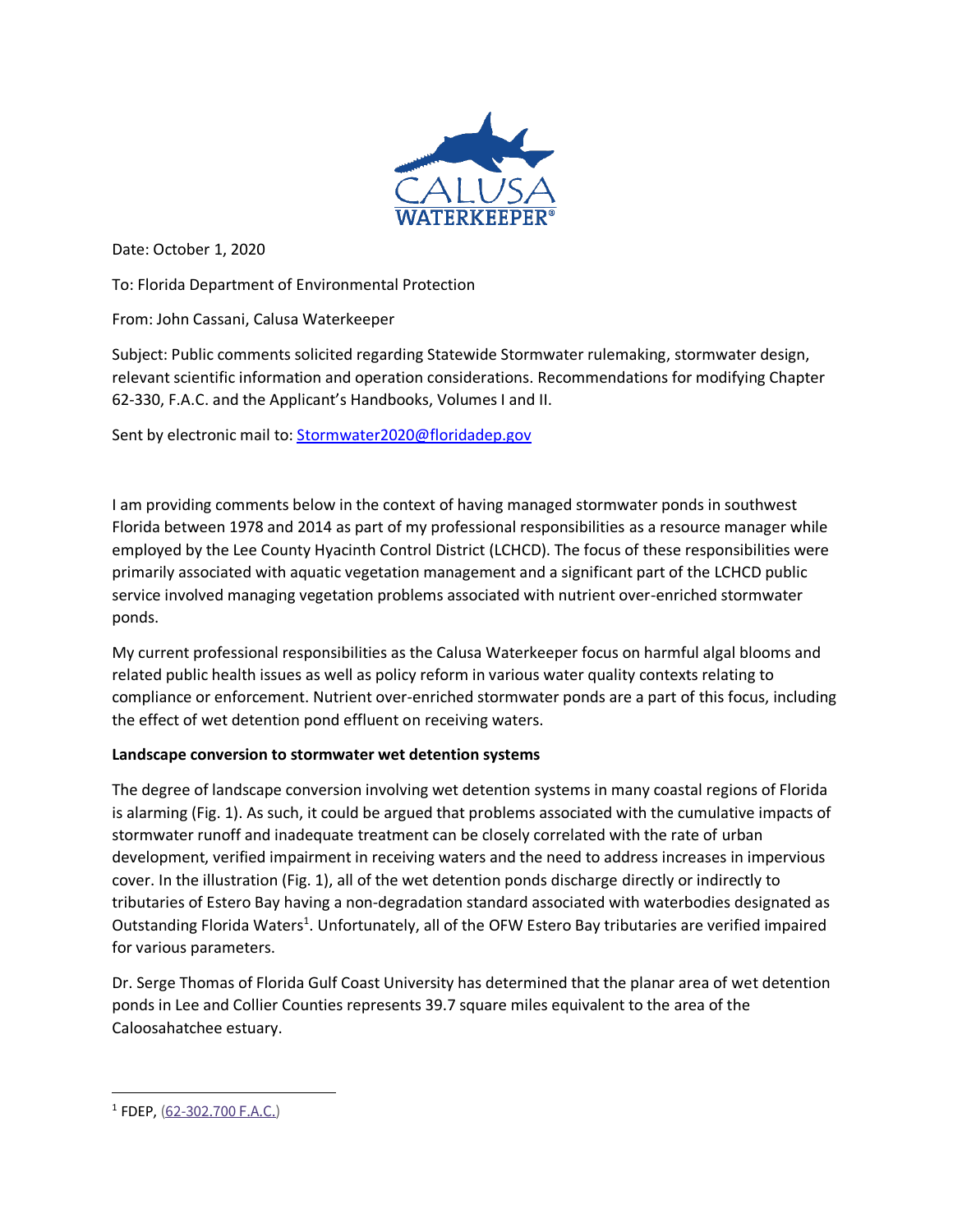

Figure 1. Landscape changes in the Estero Bay watershed in Lee County, coastal southwest Florida, 1944 and 1998.

## **Factors associated with wet detention treatment and presumed compliance under 62-25, and 62-330 F.A.C. and Applicants Handbooks, Volumes I and II, SFWMD**

1. Current stormwater treatment criteria have not been updated by rule since 2007 and is widely acknowledged in Florida as being ineffective for reasonable assurance that stormwater effluent will not violate state water quality criteria. Problems associated with wet detention (WD) permanent pool control elevation (CE) and relationship to hydraulic residency time (HRT) need to be addressed with new guidelines or criteria. Stormwater treatment design guidance on establishing the CE is not providing effective treatment in many WD systems. Establishing the CE relatively low, presumably to reduce the probability of flooding, often results in attenuated HRT of less than 14 days. In many cases, observed and documented WD systems discharge continuously during the wet season in southwest Florida and storm event recovery of 72 hours is rarely achieved until the onset of the dry season where treatment is less relevant. Figure 2 illustrates a few examples of WD performance associated with on-site rainfall not in compliance with presumed criteria in 62- 25 F.A.C. relating to recovery performance and adequate HRT. Each of the examples were from WD systems permitted in Lee County.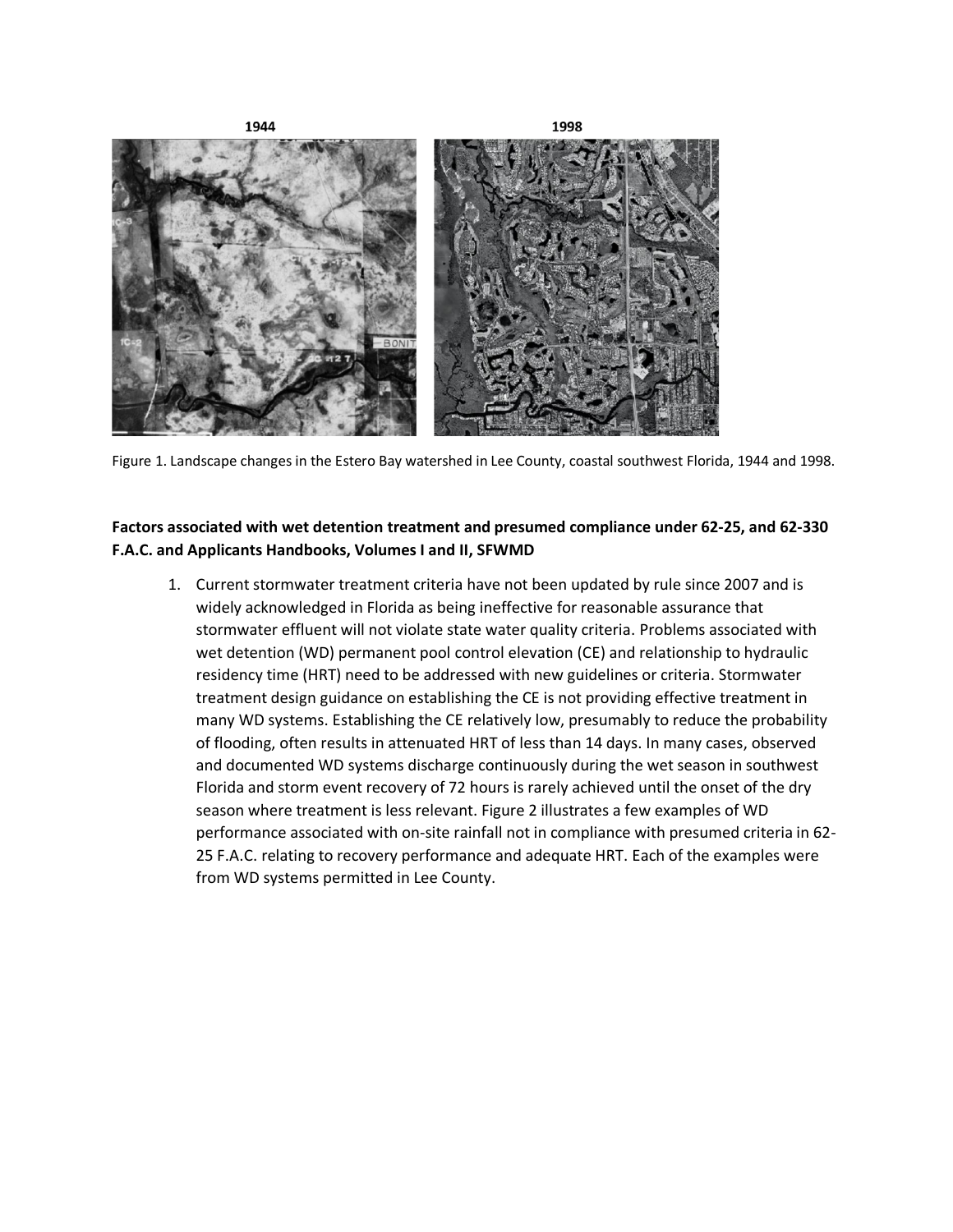

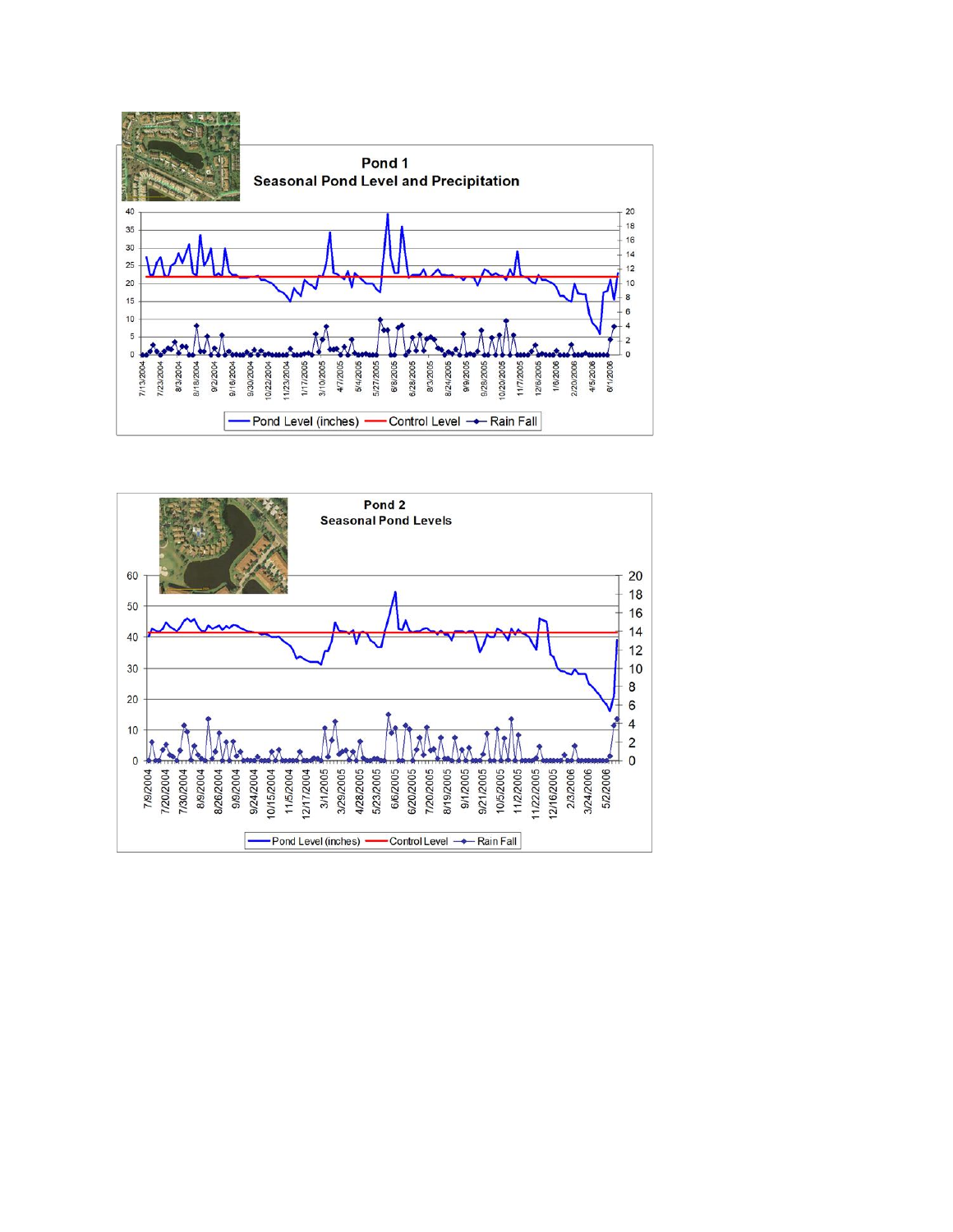

Figure 2. Examples of ineffective recovery and HRT related to control elevations set too low from WD systems permitted in Lee County, Florida.

2. WD systems in proximity to rivers or coastal waters can have less vertical water elevation fluctuation reflecting potentially less recovery between storm events as compared to WD systems located further inland. Figure 3 illustrates seasonal elevation fluctuation of the WD permanent pool from near coastal areas to WD systems located at a higher landscape elevation inland. These observations were determined from a LCHCD study of 11 WD systems in Lee County Florida over multiple years during the mid-2000s. The inland WD systems likely have greater water level fluctuation as they are "perched" higher in relation to the surficial water table and have relatively higher evapotranspiration rates compared to WD ponds with lower surface to volume ratios. Additionally, WD systems with relatively high surface to volume ratios had higher seasonal vertical fluctuation (Figure 4). These observations may be relevant to sea level rise (SLR) and the placement of WD systems located near coastal areas and should be considered with respect to new stormwater design criteria in relation to treatment efficiency.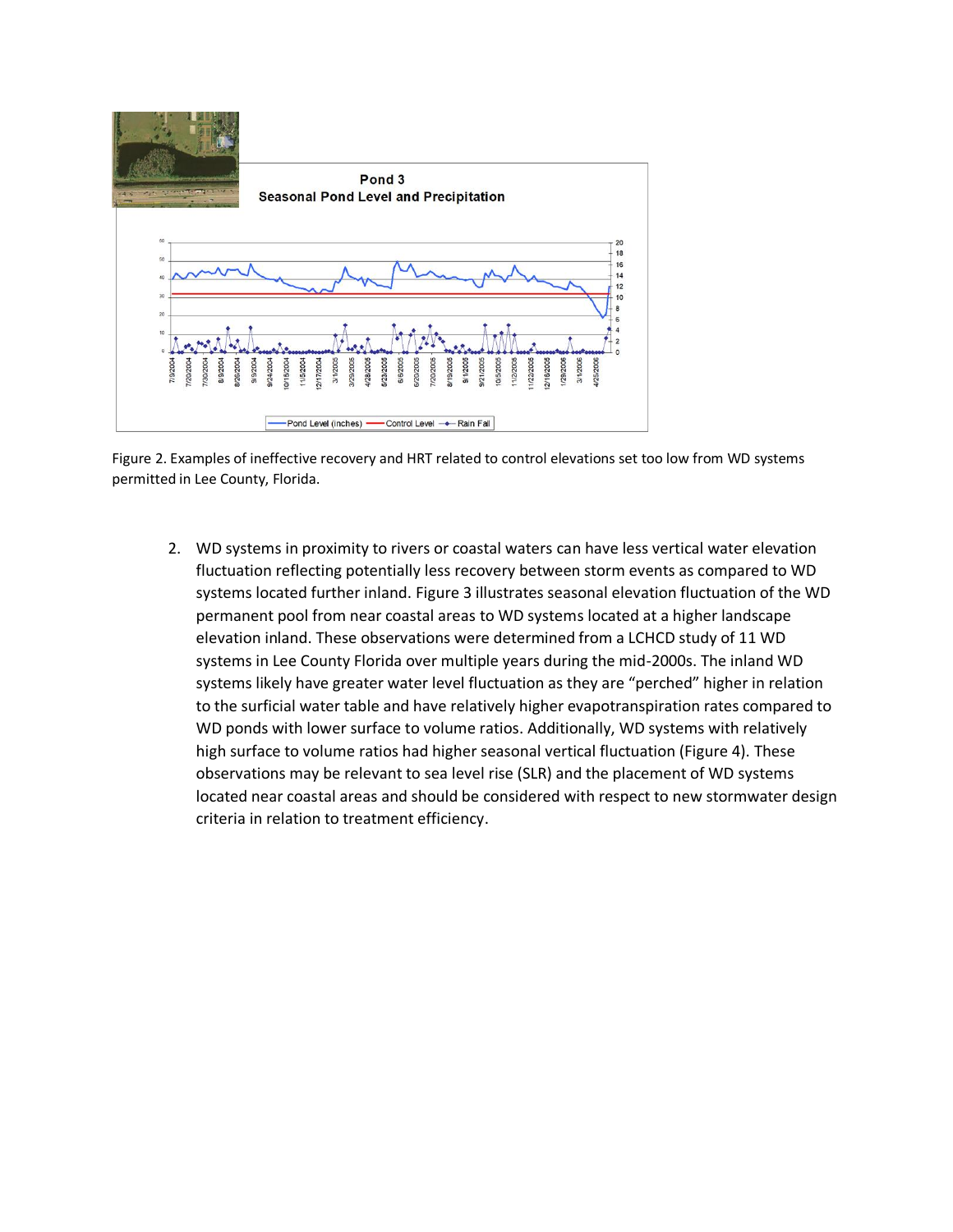

Figure 3. A comparison of vertical annual fluctuation in 11 WD systems between those constructed at lower landscape elevations (near the coast or a major river) vs. those constructed at higher landscape elevations inland in Lee County.



Figure 4. A comparison among 11 WD systems in Lee County, Florida comparing annual seasonal water level fluctuation and the surface to volume ratio of the WD permanent pool.

3. WD system pollutant sequestering capacity is an issue dependent on variables associated with age of the permanent pool and pollutant loading rates relevant to the associated basin. Using aquatic vascular plant and algal observations and related complaints received by LCHCD from residents requesting in-pond treatments, indicated that of the thousands of ponds managed, most would have reached their capacity to sequester pollutants in the sediments after a period of 7-10 years. Unless pond de-mucking is undertaken or other mitigation efforts, it's likely nutrient buildup exceeding sequestering capacity will lead to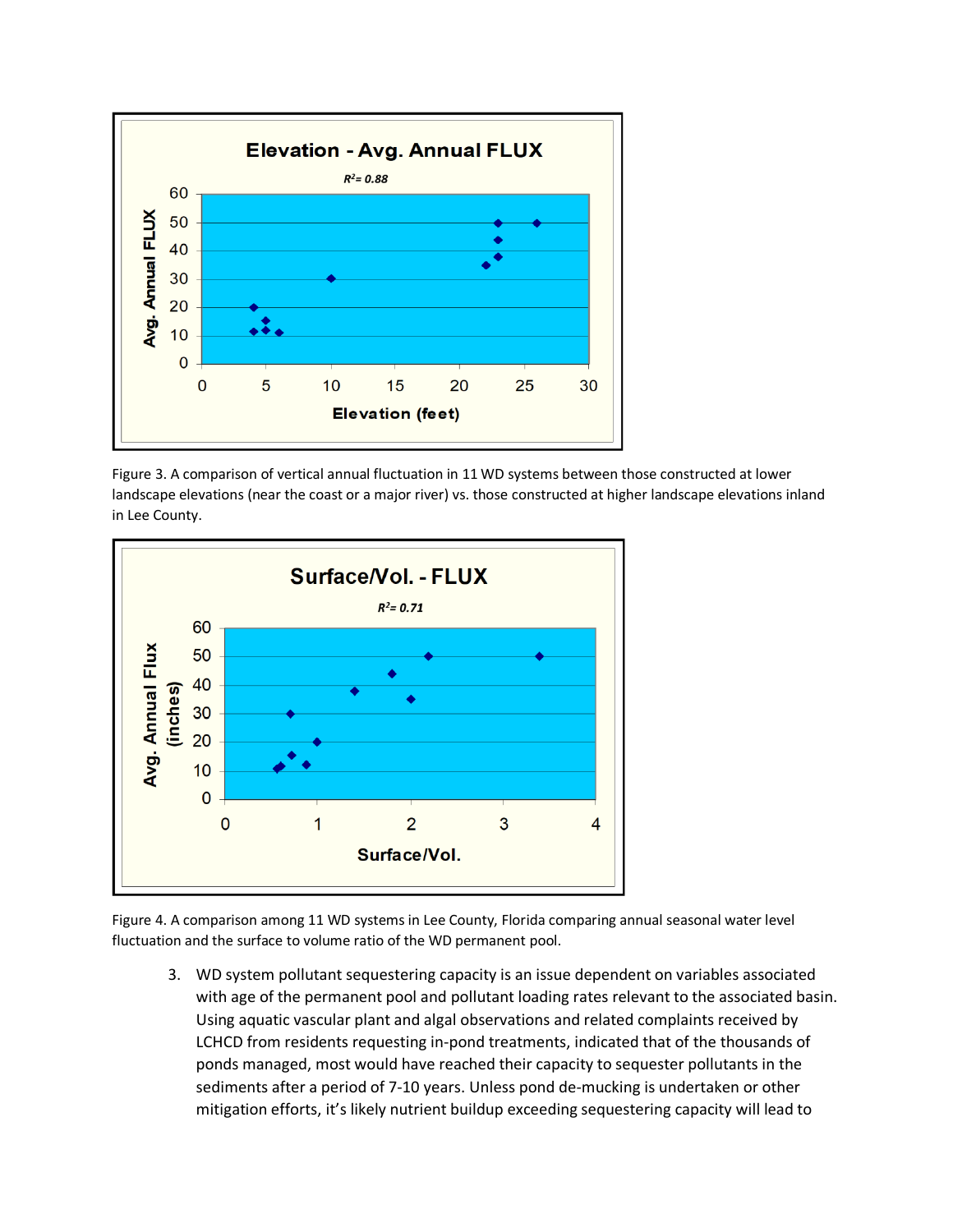increased internal loading further reducing the WD system presumed compliance of minimum stormwater treatment standards outlined in Rule 62-40.432 F.A.C.

4. Average annual statewide rainfall is trending up since rainfall records were started in 1895<sup>2</sup>. Figure 5 illustrates this trend. Since 1990, wet season and total annual rainfall exhibited an abrupt increase in southeast Florida<sup>3</sup>. A 10-year assessment of wet season (June-October) total rainfall derived from daily observations at 18 monitoring stations in Lee County Florida indicate an increasing trend between 2009 and 2018 (Fig.  $6$ )<sup>4</sup>. Increasing rainfall and associated runoff in the future will necessitate stormwater treatment design with a higher capacity.



Figure 5. Average statewide average annual precipitation in Florida 1895-2018.

<sup>&</sup>lt;sup>2</sup> Florida Climate Center, https://climatecenter.fsu.edu/products-services/data/statewide-averages/precipitation <sup>3</sup> Abiy AZ, Melesse AM, Abtew W, Whitman D (2019) Rainfall trend and variability in Southeast Florida: Implications for freshwater availability in the Everglades. PLoS ONE 14(2): e0212008.

https://doi.org/10.1371/journal.pone.0212008

<sup>4</sup> Rain Guage Data, Lee County, Florida, https://www.leegov.com/naturalresources/hydrologicalmonitoring/rainfall/raingaugedata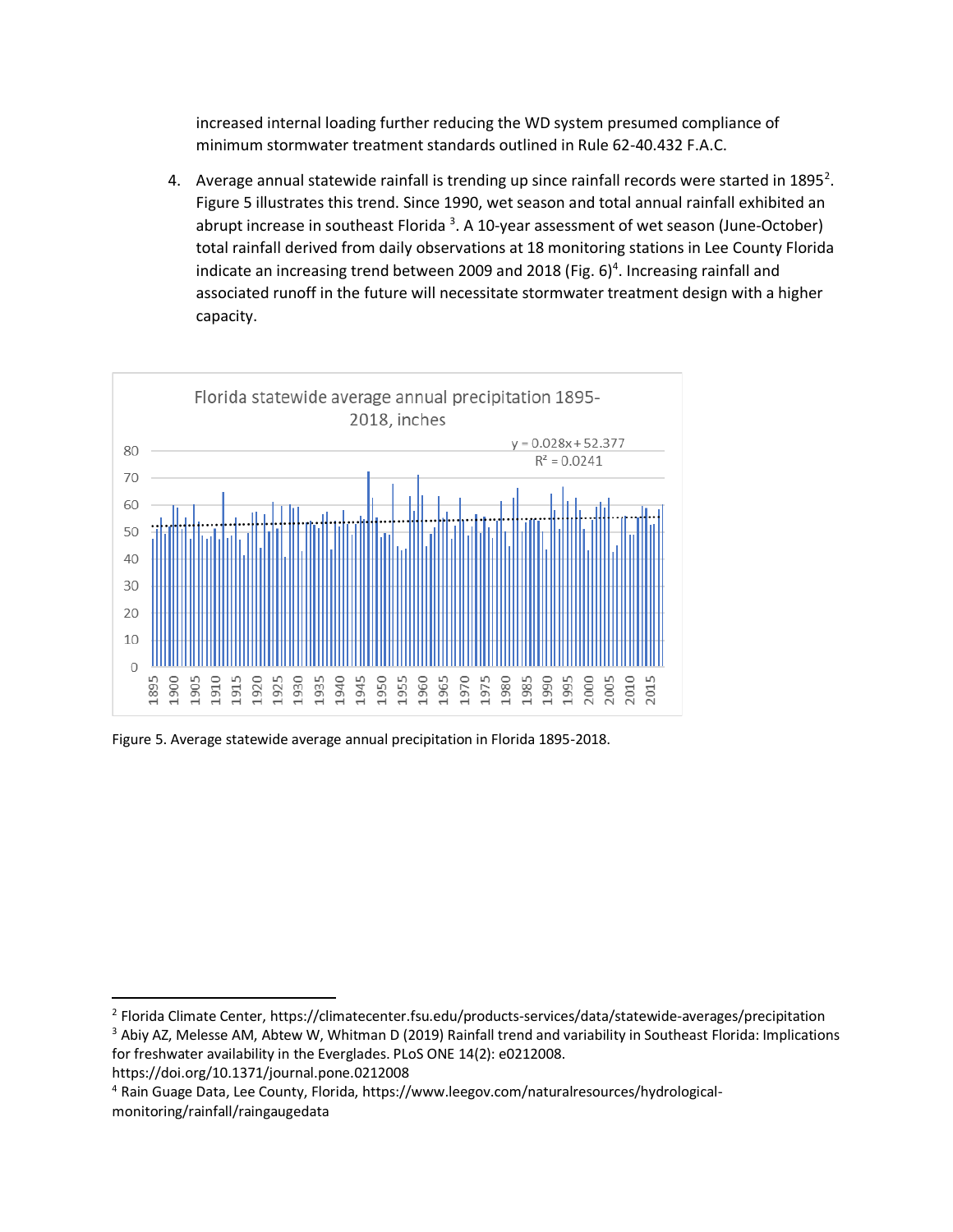

Figure 6. Wet seasons total rainfall from 2009 to 2018 in Lee County Florida.

5. Postconstruction monitoring is necessary to verify and achieve reasonable assurance that state water quality standards will not be violated. The rate of verified impaired state waters has increased in the last eight years. The number of specific and unique impairments on the 2020 FDEP comprehensive list of verified impairments is 1724. Sixty five percent of those impairments have occurred in the last eight years. The required increased level of stormwater treatment that discharge to OFWs or impaired waters (50% increased water quality treatment volume and other requirements in the SFWMD ERP Stormwater Applicants Treatment Handbook Volume II), as one example of compliance, will necessitate that a greater proportion of new applications achieve this standard, at least within the SFWMD.

This most recent stormwater treatment standards have been in-affect for applicants in the SFWMD since 2016 yet there has been no verification of presumed compliance of this requirement as documented by decreased loading to associated receiving waters. In this context, post construction monitoring should be required to document presumed compliance based only on treatment design and or pollution prevention plans. Post construction monitoring is encouraged by SFWMD rule<sup>5</sup> as a method of verifying compliance in sensitive waters. Volume II of the SFWMD ERP Applicants Handbook states:

*4.9.3 There are two reasons for requiring water quality monitoring by permittees, as follows: (a) Such data can be used to determine if the pollution abatement practices incorporated into the design for the drainage system are functioning properly.*

*(b) In some cases there may be a real and immediate concern regarding degradation of quality in the receiving waters, regardless of the apparent pollutant removal efficiency of the drainage system.*

<sup>5</sup> SFWMD ENVIRONMENTAL RESOURCE PERMIT APPLICANT'S HANDBOOK, VOLUME II, FOR USE WITHIN THE GEOGRAPHIC LIMITS OF THE SOUTH FLORIDA WATER MANAGEMENT DISTRICT, EFFECTIVE MAY 22, 2016, Volume II (including Appendices A, B, C, D and E) is incorporated by reference in Rule 40E-4.091(1)(a) and Rule 62-330.010, F.A.C.))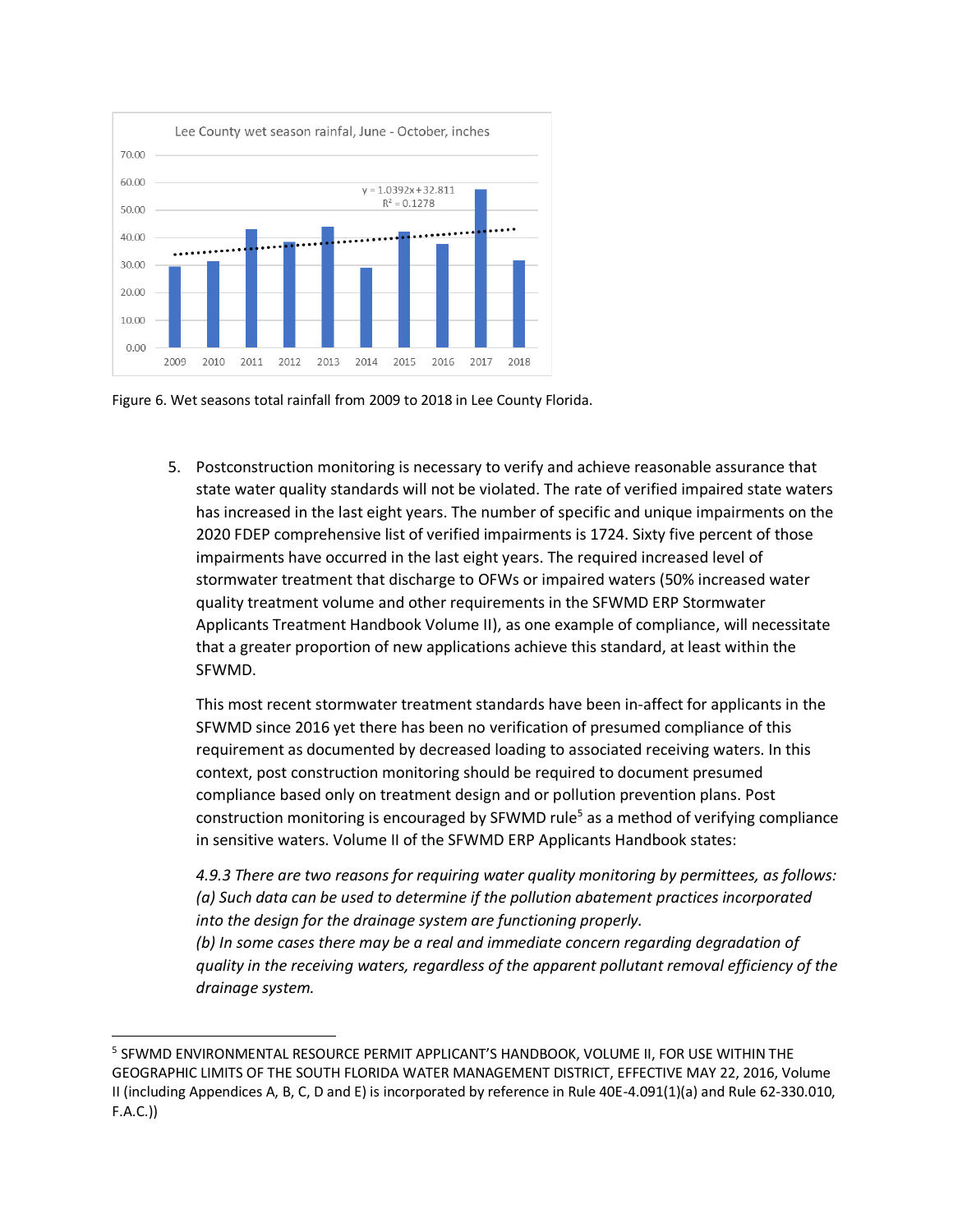Due to the increasing rate of water quality impairment statewide, it's unlikely that treatment criteria will achieve reasonable assurance of presumed compliance in the short or long-term especially for projects discharging to OFWs or impaired waters unless a major revision of criteria and a post-construction verification process occurs as part of this stormwater rulemaking process.

Furthermore ERP applications regulated by the SFWMD that discharge directly to an unimpaired WBID are not required to achieve the additional water quality treatment volume required for projects discharging to impaired waters even if the water discharged represents a direct discharge to downstream impaired waters designated as a different WBID. This permit loophole needs to be closed as it contradicts the definition of "direct" discharge and the requirement of reasonable assurance.

6. The interaction of groundwater to and from WD systems can have a significant effect on permanent pool nutrient dynamics and presumed efficiency of design criteria. This interaction can be complex where the WD system seeps into the surficial aquifer and at other times groundwater seeps into the WD permanent pool. The very elevated concentration of nutrients and other constituents in groundwater could complicate evaluating new design criteria effectiveness or treatment evaluations unless the dynamic between groundwater and the WD permanent pool are more clearly understood. These uncertainties emphasize the need to perch the permanent pool or shift to other treatment criteria less integrated with groundwater.

Recommendations for Stormwater Rule Revision

- 1. Post-construction monitoring that enables verification of reasonable assurance that state water quality standards will be attained, needs to be a consistent addition to any element of stormwater rule revision. A tiered compliance outcome could be developed and applied to situations where treatment design is not enabling attainment of state water quality standards as revealed by post-construction monitoring. Conceptual compliance requirements could also include a type of water quality escrow account that funds appropriate and effective mitigation as one example. This verification of compliance and funding approach would likely be more receptive than retrofitting existing treatment systems, especially in residential communities.
- 2. Wet detention, as a principal stormwater treatment method may no longer be an effective treatment method in many coastal areas of Florida due to groundwater influence resulting from more extreme wet season hydrology and sea level rise. "Perching" the permanent pool to effect adequate recovery between storm events and to reduce uncertainty about control elevations may be necessary for compliance with recovery presumption in 62-25, and 62-330 F.A.C. and Applicants Handbooks, Volumes I and II. More effective treatment could be accomplished by shifting from on-site treatment to treatment at regional nodes where greater efficiency could be required by design (treatment trains, longer HRT) with less constraints and management problems associated with wet detention systems in residential communities.